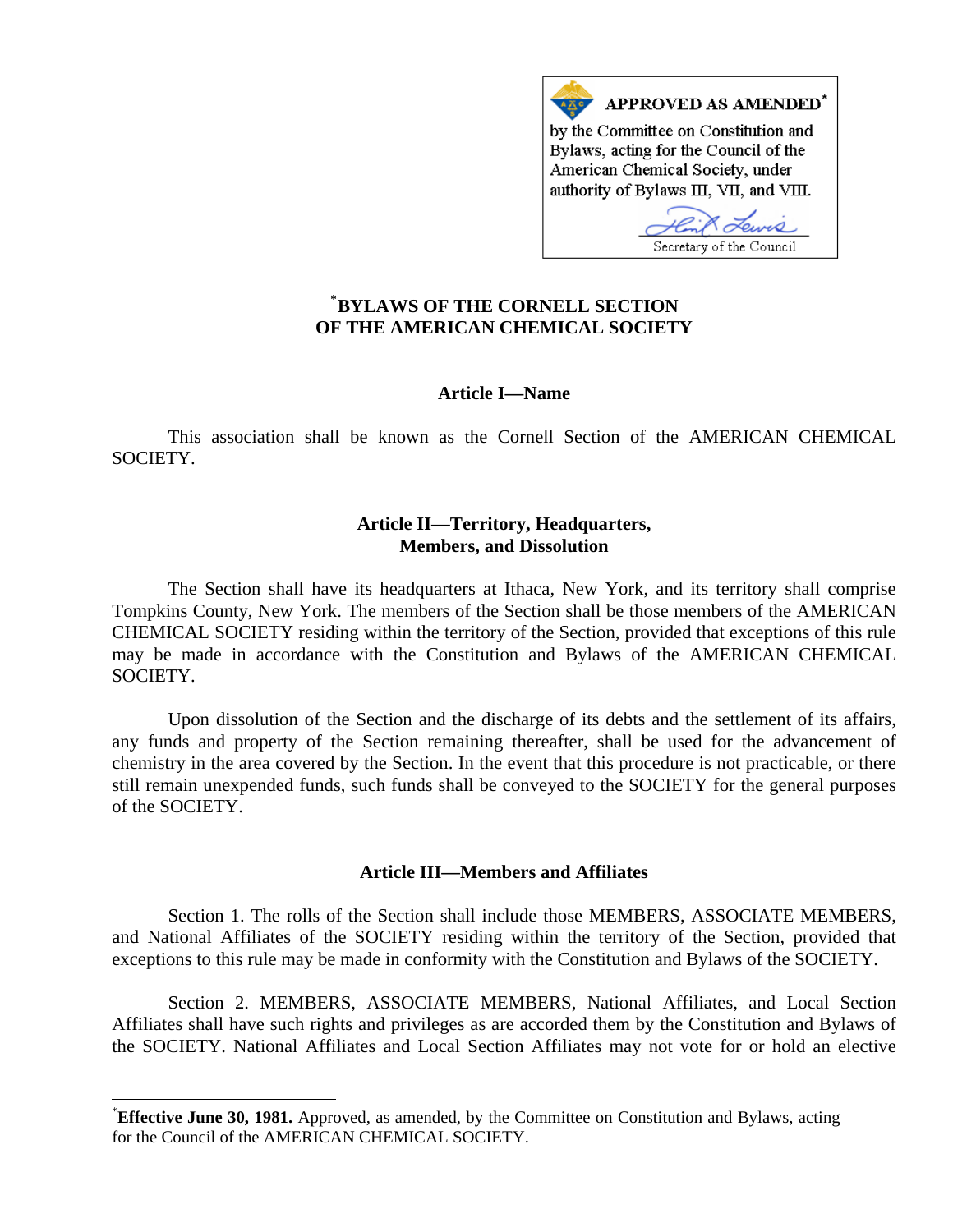position of the Section, vote on articles of incorporation and bylaws of the Section, or serve as voting members of the Executive Committee.

#### **Article IV—Officers**

Section 1. The officers of the Section shall comprise a Chair, Chair-Elect, and Secretary-Treasurer.

Section 2. The Chair and Chair-Elect shall hold office for a term of one year, and the Secretary-Treasurer for a term of two years. The Chair-Elect shall succeed to the Chairship at the expiration of the Chair's term.

### **Article V—Chair**

Section 1. The Chair, or, in the absence of the Chair, the Chair-Elect, shall preside at the meetings of the Section and of the Executive Committee.

### **Article VI—Secretary-Treasurer**

Section 1. The Secretary-Treasurer shall keep a record of the proceedings of the Section and of the Executive Committee; shall in cooperation with the Chair and Chair-Elect make such reports to the Executive Director as are required by the Constitution and Bylaws of the AMERICAN CHEMICAL SOCIETY; shall issue notices of the meetings of the Section to members not less than one week previous to such meetings; and shall perform all other duties usual to the office.

Section 2. The Secretary-Treasurer shall have charge of all funds of the Section; shall collect all special assessments; and shall make all disbursements authorized by the Executive Committee. The Secretary-Treasurer also shall make all reports of financial standing required by the Constitution and Bylaws of the AMERICAN CHEMICAL SOCIETY, and shall make an annual report to the Section.

Section 3. The Chair shall appoint annually an Auditing Committee to examine the books of the Secretary-Treasurer. The Auditing Committee shall report to the Section at the last business meeting of the academic year.

### **Article VII—Executive Committee**

 Section 1. The Executive Committee shall consist of the Chair, Chair-Elect, Secretary-Treasurer, Councilor, Alternate Councilor, most recent Past Chair, *ex officiis*, and two (2) MEMBERS elected by the Section for a term of one year.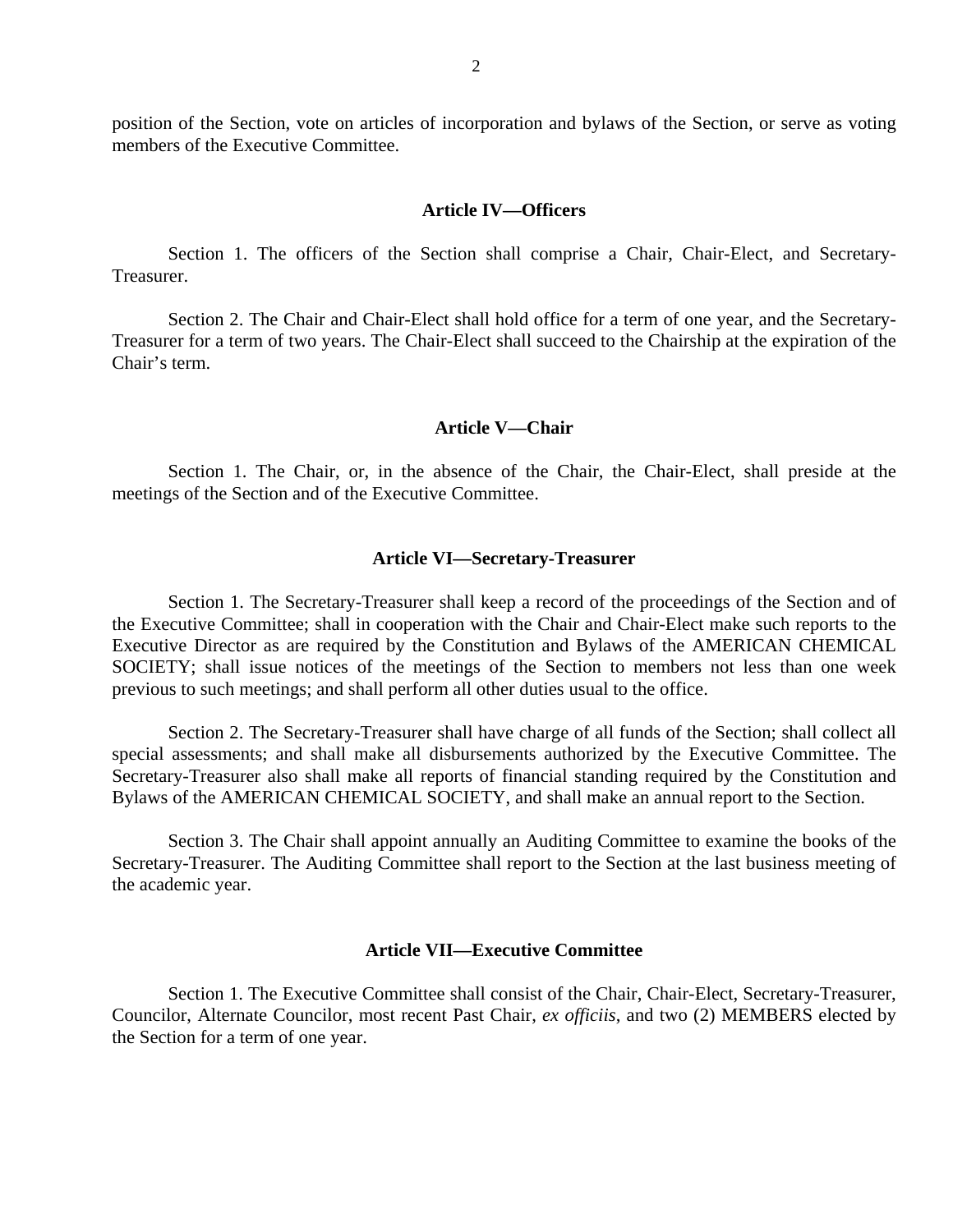Section 2. The Executive Committee shall have responsibility for the programs of all meetings; shall conduct the business of the Section; and shall authorize the disbursement of funds. Records of the proceedings of the Committee shall be available on request to any member of the Section.

#### **Article VIII—Meetings**

Section 1. The Section shall hold regular meetings as scheduled by the Executive Committee.

Section 2. In any meeting for the transaction of business ten (10) active members shall constitute a quorum. The order of business shall be as follows:

- a. Reading of minutes
- b. Reports of officers
- c. Reports of committees
- d. Miscellaneous business
- e. Elections
- f. Announcements
- g. Adjournment

### **Article IX—Elections**

Section 1. The Chair shall appoint a Nominating Committee of three members who shall prepare a list of names of candidates and shall send such a list to each member at least two weeks before the annual business meeting.

Section 2. Additional nominations may be made by petition signed by at least ten members in good standing. Such petitions shall be in the hands of the Secretary at least one week before the annual business meeting.

Section 3. The officers and the elected members of the Executive Committee for the succeeding academic year shall be elected by ballot at the annual business meeting to be held during the last month of the current academic year. The new officers and elected Committee members shall take office on July 1.

Section 4. MEMBERS to represent the Section as Councilor and Alternate Councilor shall be elected by mail ballot of the members at least six (6) weeks prior to the expiration of the incumbent's term.

Section 5. In the event of resignation in any office, the Executive Committee shall make an *ad interim* appointment to that office until the next annual election.